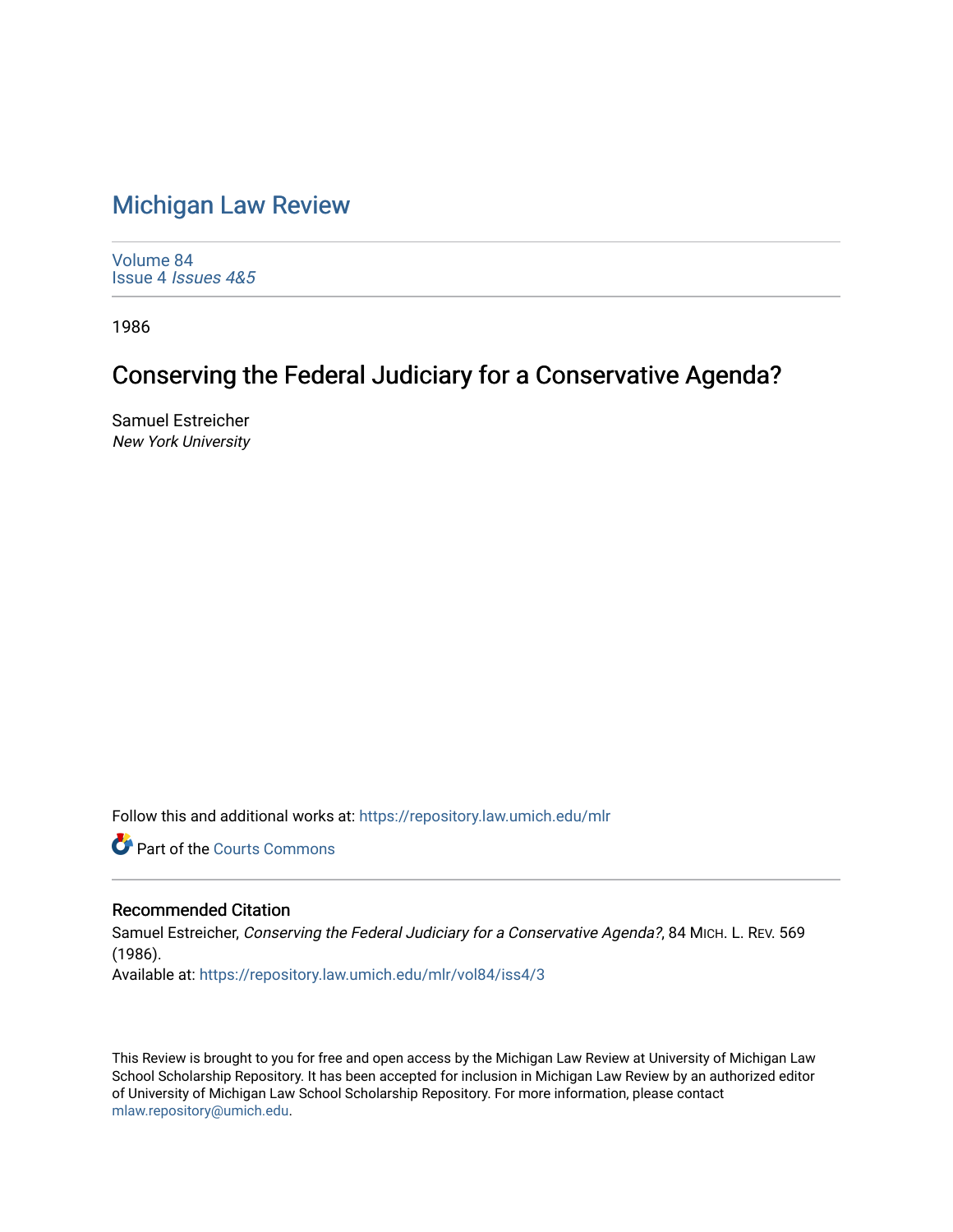### **CONSERVING THE FEDERAL JUDICIARY FOR A CONSERVATIVE AGENDA?**†

#### *Samuel Estreicher\**

THE FEDERAL COURTS: CRISIS AND REFORM. By *Richard A. Posner.* Cambridge, Mass.: Harvard University Press. 1985. Pp. xvii, 365. \$25.

In his new book, *The Federal Courts: Crisis and Reform,* Judge Richard A. Posner, who while on the University of Chicago faculty. revolutionized the academic study of law in this country, $<sup>1</sup>$  now takes</sup> on the cause of the federal courts of appeals. As others have noted,<sup>2</sup> Judge Posner has really written two books, with the first five chapters describing and analyzing an alleged caseload crisis confronting the appeals courts, and the remaining chapters devoted to his views of the proper role of federal courts in the making of federal constitutional, statutory, and common law. There is no obvious tether connecting the two sections, for (aside from a halting attempt in the sixth chapter) Judge Posner never explicitly suggests that adoption of his conception of the federal judicial process will lessen the burdens on federal appellate judges. Perhaps the search for a unitary theme overstates the author's own objectives, which may simply have been to combine into a single volume his recent musings on the federal courts.

If there is an underlying connective tissue, however, I suspect it lies in Judge Posner's concept of "judicial self-restraint." In a widely publicized article3 (which re-emerges as the seventh chapter of this book), Posner argues that the truly conservative judge owes no particular fidelity to stare decisis or "strict constructionism" - tenets of traditional conservatism. Rather, in cases that admit of no "right answer,"<sup>4</sup> the truly conservative judge should opt for those rules that

1. *See, e.g .•* R.A. POSNER, EcoNOMlC ANALYSIS OF THE LAW (2d ed. 1977).

4. Posner assumes the existence of "an area in which a judge cannot decide cases simply by reference to the will of others — legislators, or the judges who decided previous cases, or the

t Copyright 1986 by Samuel Estreicher.

<sup>\*</sup> Professor of Law, New York University. B.A. 1970, Columbia College; M.S. 1974, Cornell University; J.D. 1975, Columbia University. - Ed. I want to thank my colleagues Norman Dorsen, Rochelle Dreyfuss, Jeff Gordon, Lewis Kornhauser, Ricky Revesz, Larry Sager, and John Sexton, and Judge J. Harvie Wilkinson for reading and commenting on an earlier draft. The research assistance of Charles King of the New York University School of Law Class of 1987 and the support of the New York University Law Center Faculty Research Program are also gratefully acknowledged.

<sup>2.</sup> *See, e.g.,* Monaghan, *Taking Bureaucracy Seriously* (Book Review), 99 HARV. L. REV. 344 (1985).

<sup>3.</sup> Posner, *The Meaning of Judicial Self-Restraint,* 59 IND. L.J. 1 (1983).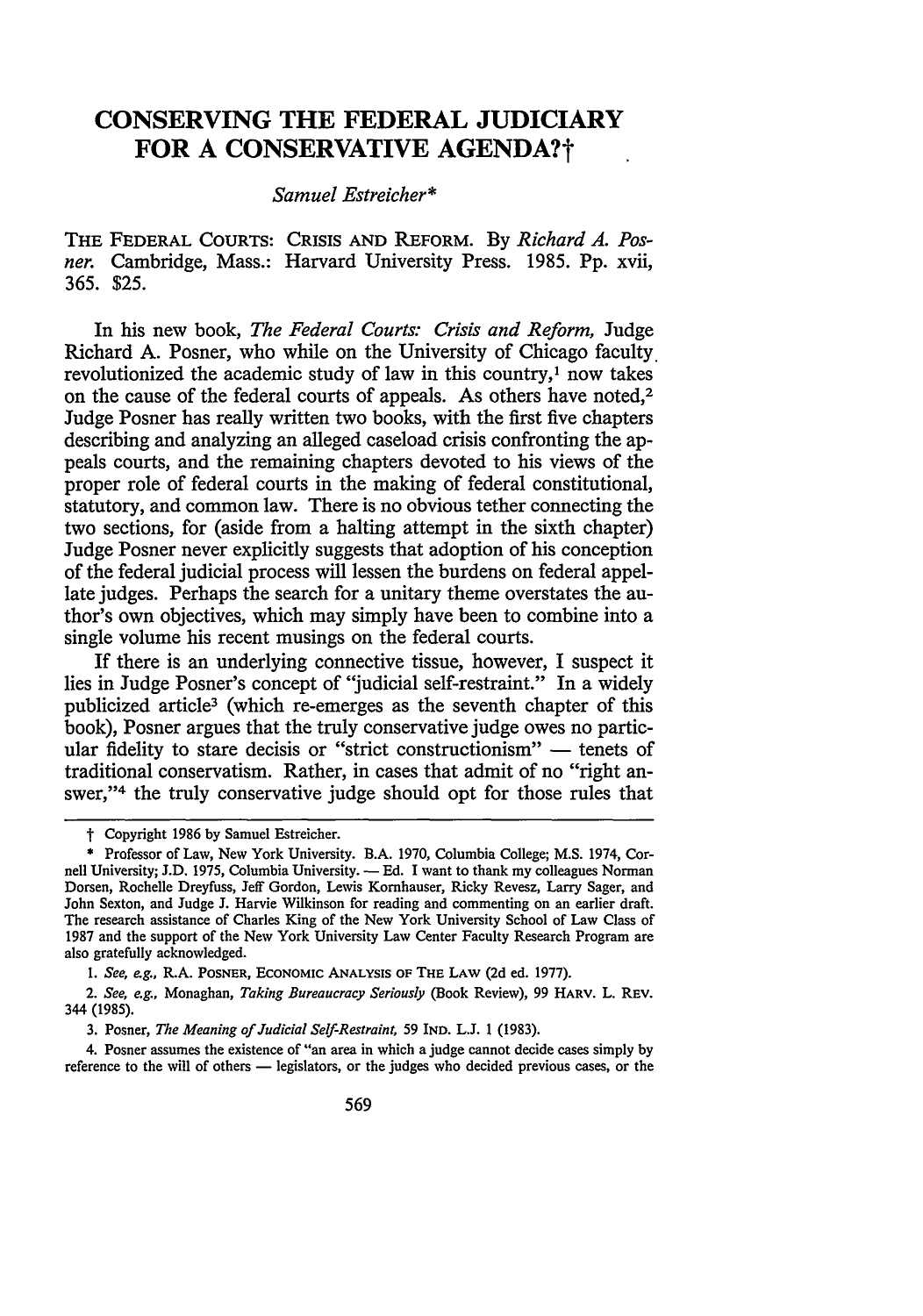minimize judicial interference with the decisions of the elected branches of government. The caseload explosion, Posner intimates, provides an additional reason for adopting the "judicial self-restraint" position. Strong medicine is needed, we are told, for clogged appellate dockets that threaten to undermine the system's capacity to render well-considered, uniform law; procedural tinkering and other "palliatives" will simply not do. What is called for is a "rethinking" of the role of federal courts. The unstated thesis of this book seems to be: the need to husband or "conserve" federal judicial resources requires a truly "conservative" agenda for the federal judiciary.

Although an immensely interesting effort brimming with information and insight, *The Federal Courts: Crisis and Reform* is for a number of reasons ultimately unsatisfying. First, neither the existence of a caseload crisis nor the futility of limited procedural reform is persuasively demonstrated. Second, even the more interesting second half of the book does not offer a fully elaborated presentation of Posner's views on the role of federal courts. Finally, because the author leaves unstated the connection between the first five chapters (and part of the sixth) and the rest of the book, we either have a book without a unifying thesis or one with a thesis only barely intimated and developed.

#### I. DO WE HAVE A CASELOAD CRISIS IN THE COURTS OF APPEALS?

I undertook this review with some trepidation, for I (with John Sexton) have explained at length elsewhere why the Supreme Court faces no workload crisis.<sup>5</sup> A major premise of our study was that the responsibility for correction of error in federal cases lies primarily with the federal courts of appeals (and state supreme courts), and that these courts should also assume a greater role in maintaining a uniform federal law than in the past. If there is a "crisis" in the federal courts certainly, a widespread perception of students of the federal judiciary - and we have said it is not at the Supreme Court, then surely it must be found in the courts of appeals, if we are not to be held guilty of an elaborate "shell" game.

On one level, the numbers portend a problem of crisis proportions. Much as with the literature on the Supreme Court's caseload, the focus is on the dramatic increase in case filings, which here acquires a

authors of the Constitution. Within that area, the judge must bring in his own values and preferences in order to make decisions." Pp. 206-07. This is an "open area 'of judging, where by definition a correct decision cannot be made without bringing in personal policy preferences." P. 207.

*<sup>5.</sup> See* Estreicher & Sexton, *A Managerial Theory of the Supreme Court's Responsibilities: An Empirical Study,* 59 N.Y.U. L. REV. 681 (1984). We have recast our study in book form intended for a wider audience, *see* s. EsrREICHER & J. SEXTON, REDEFINING THE SUPREME COURT: A THEORY OF MANAGING THE FEDERAL JUDICIAL PROCESS (Yale Univ. Press, forthcoming).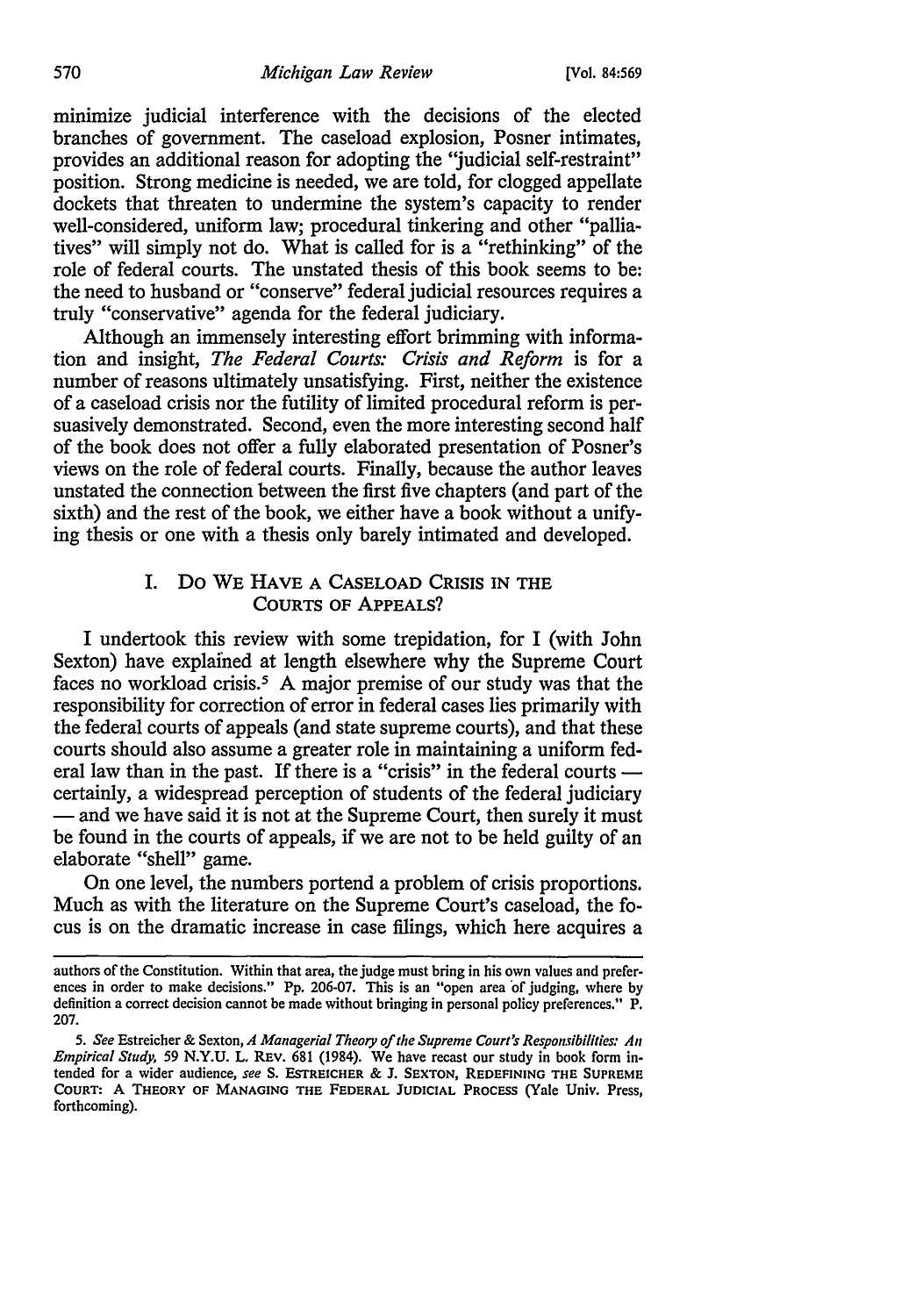particular urgency because we are dealing with courts of mandatory appellate jurisdiction. Whereas cases filed in the district courts more than tripled from 1960 to 1983, from 80,000 to 280,000, cases docketed at the appellate level during the same period increased eightfold, from 3,765 to 25,580 (pp. 63-65). If this trend continues  $-$  and the combined operation of population gain and new federal laws suggest that it will — the surge in filings at the district court level will produce a threefold (or, as the late Judge Henry Friendly predicted, a fourfold<sup>6</sup>) increase in the appellate caseload. Apparently, the declining likelihood of obtaining reversal will not dampen the rate of appeal, for appellate dockets have increased during this period despite declining reversal rates.7 Given annual growth rates since 1960 of 5.6% in district court filings and 9.4% in appeals court filings, Posner projects8 that by the year 2000 the district court docket will swell to 700,000 cases and the appellate docket to 136,236 cases (p. 93).9

The crisis, Posner tells us, is primarily at the appellate level, for while the number of district judges can be increased at tolerable cost, there is a limit to the system's ability to expand federal appellate capacity, if the courts of appeals are to remain collegial, reflective bodies capable of maintaining a fairly uniform body of law within each circuit. Without apparent empirical justification, he sets the optimal appeals court size at nine judges, 10 to ensure a credible incidence of supervision of panel rulings by the *en bane* court and, secondarily, to preserve an elite position sufficiently prestigious to attract outstanding members of the profession.

For Posner, the crisis is reflected not only in the rise in the average number of signed opinions per judge  $-$  from thirty-one in 1960 to

8. Posner does qualify this projection: "Of course, these are entirely mechanical extrapolations. Since we do not have a very clear idea of the causes of caseload growth, we cannot predict future growth with any confidence." P. 93. This qualification, does not, however, deter Judge Posner from continued reliance on the prediction of a caseload crisis in framing the arguments made in this book.

9. Increased filings do not necessarily indicate incremental additions to the appellate judge's workload, for the cases may be largely frivolous appeals not meriting extended consideration. *See*  note 20 *infra* and accompanying text. What is needed is a measure of "a case's weighted average difficulty" and a corresponding tally of the rate of growth of difficult appeals. *See* Leventhal, *Appellate Procedures: Design, Patchwork, and Managed Flexibility,* 23 UCLA L. REV. 432, 436 (1976).

10. Granted, there has been no systematic analysis of the difference between a 9-man and an 11-man court (the objection to an even number is obvious), though there is an interesting literature on the psychology of small-group interaction that might be consulted. . . . But the fact that no one proposes to enlarge the Supreme Court beyond nine is pretty good evidence that a greater number is unwieldy for judicial deliberation.

P. 100 n.2 (citations omitted).

<sup>6.</sup> *See* H. FRIENDLY, FEDERAL JURISDICTION:. A GENERAL VIEW 39 (1973).

<sup>7.</sup> Filings in the courts of appeals have risen from 3,765 in 1960 to 25,580 in 1983, despite a drop in the reversal rate during the same period from 24.5% to 15.9%. Pp. 68-69. Professor Howard's empirical work suggests that circuits with higher rates of appeal tend to exhibit lower rates of reversal. *See* J.W. HOWARD, COURTS OF APPEALS IN THE FEDERAL JUDICIAL SYSTEM: A STUDY OF THE SECOND, FIFTH, AND DISTRICT OF CoLUMBIA CIRCUITS 38 (1981).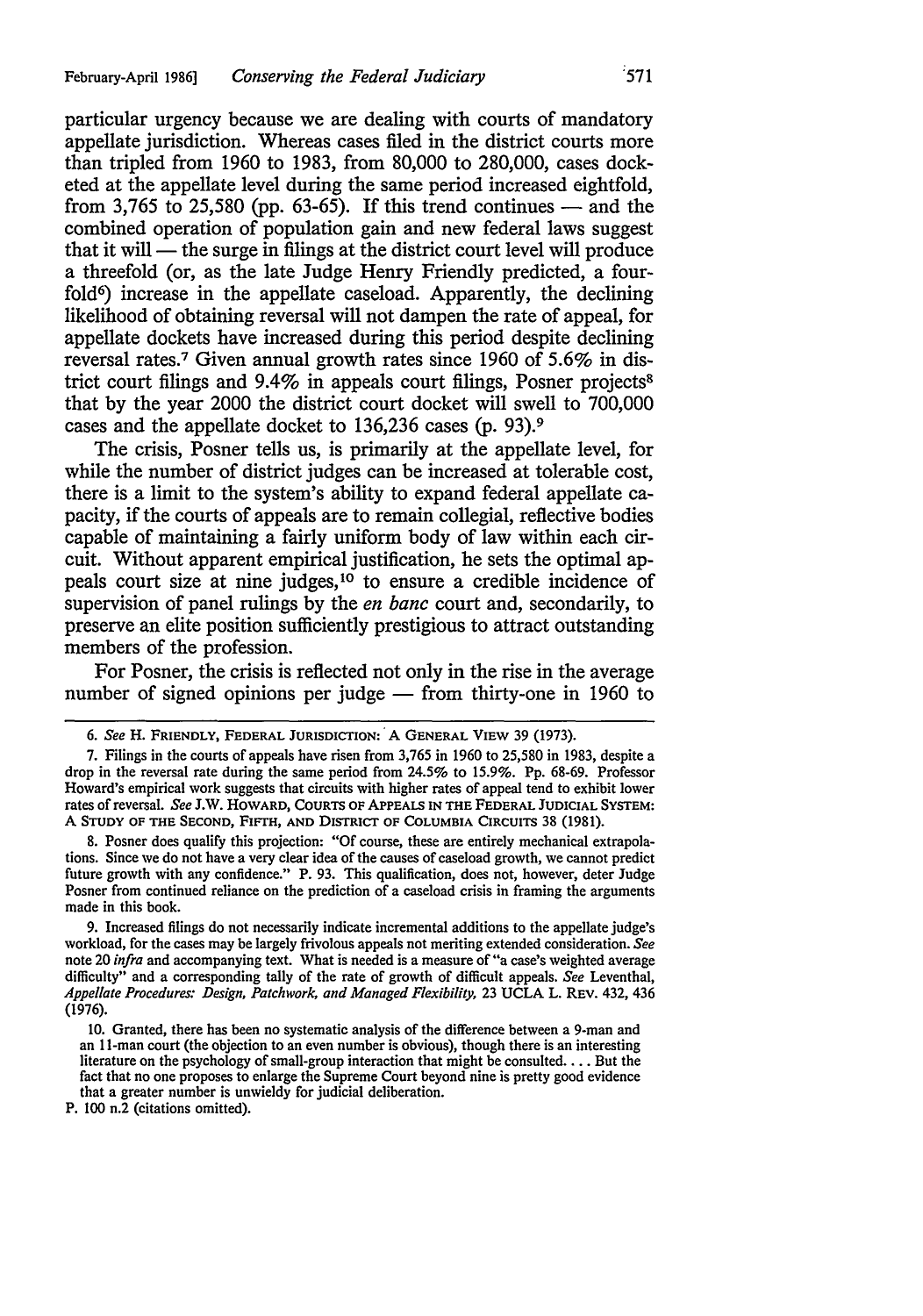forty-two in 1983 (p. 71)  $-$  but more importantly in the increasing resort to case-management devices which threaten radically to transform the courts of appeals into relatively unaccountable bureaucracies. From judges who do their own work with an acute sense of accountability not only to their brethren on the court but to the readers of their opinions, we are inexorably moving to a world in which decisionmaking is delegated to others - visiting judges, law clerks, or circuit staff attorneys — and decisions either are bureaucratic efforts or take the form of unpublished memoranda or per curiam rulings not exposed to public scrutiny.

This portrait of crisis, while not inherently implausible, is certainly overdrawn and, in some places, entirely speculative. On the face of things, an average of forty-two signed opinions a year per judge seems quite manageable. This is about twice as many signed opinions as are produced on the average by a Supreme Court Justice, who is expected to produce fully elaborated pronouncements of national law. By contrast, the court of appeals judge decides cases within a more restricted domain of precedent (as she is not expected to overrule or reconsider Supreme Court law) and normally renders opinions relatively unencumbered by the expectations of solemnity and enduring significance that many attach to the ruminations of the High Court. Though a modest increase over the 1960 output, forty-two signed opinions a year, standing alone, offers no measure of overload unless it can be demonstrated that circuit judges were working at full capacity in the earlier period. And the examples of Judge Posner and his colleague on the Seventh Circuit, Frank Easterbrook, as well as those of Judges Jon Newman and Ralph Winter on the Second Circuit and Harry Edwards, Antonin Scalia, Ruth Ginsburg, Patricia Wald, and Robert Bork on the D.C. Circuit (a court that daily deals with quite complicated regulatory cases), suggest that time may be available for speeches, legal scholarship, and some part-time teaching. <sup>11</sup>

Judge Posner wisely premises the overload argument on other indicia: the increasing use of visiting judges and the accompanying prospect of inconsistent law within the same circuit; the expansion in the number of "elbow clerks" and other substitute decisionmakers; and the apparently surging propensity to dispose of ever-larger portions of the appellate docket by unpublished memoranda or per curiam opinions. These developments, Posner warns, portend a future in which appeals judges will not be able to supervise meaningfully the district courts while ensuring consistent law within the circuit and producing opinions with a high level of craftsmanship.

<sup>11.</sup> Certainly, if judges have the time they should be encouraged to engage in such activities, which provide intellectual replenishment and an important service to the legal community. Nevertheless, the fact that some of our most highly regarded judges do find the time for these worth· while pursuits suggests that perhaps appellate dockets are not quite as pressing as Judge Posner suggests.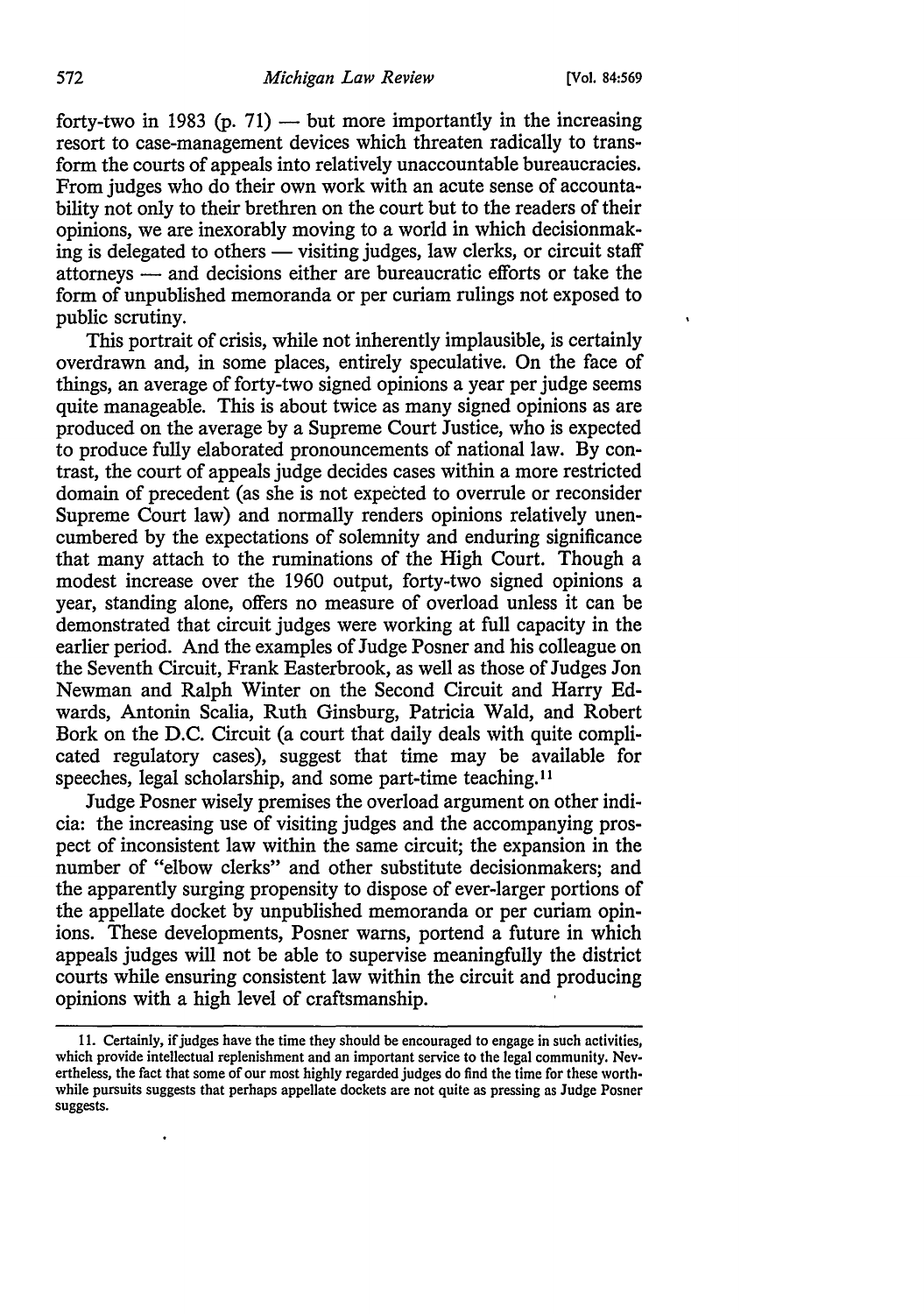Posner has identified important problems that deserve further study, but the picture may not be as gloomy as the one he has painted. The literature he cites on the use of visiting judges<sup>12</sup> and intracircuit inconsistency13 is largely impressionistic and spotty; one finds no conclusive demonstration that such inconsistency regularly occurs, or indeed that the situation has worsened over the last quarter of a century.

It is a characteristic of this book that Posner fails to explore in any serious way the possibility that incremental reforms might alleviate whatever problem is thought to exist. Apparently, some circuits have taken steps to review the selection of visiting judges as a means of maintaining quality control. 14 The infrequency of *en bane* consideration in most circuits does suggest that, to an undesirable extent, ad hoc three-member panels operate with little accountability to the circuit as a whole. Here, too, there are steps that can be taken short of major surgery. The practice followed in some circuits of circulating panel rulings before they are handed down should be required in all circuits. As John Sexton and I propose in our forthcoming book,<sup>15</sup> procedures could be developed to enable parties complaining of a panel ruling that has created a conflict within the circuit to seek rehearing not by the same panel but rather by a sitting motions panel or an entirely new panel. Lawyers in the office of the circuit executive might also be charged with the responsibility of screening such complaints for rehearing by the second panel. Whatever the merits of these ideas, it is plain that Posner assumes the existence of a problem of crisis proportions without convincing proof, and shows only passing interest in evaluating reforms that would not require radical restructuring of the system.

The same can be said about the use of law clerks and reliance on

IS. *See* S. EsTREICHER & J. SEXTON, *supra* note *5.* 

<sup>12.</sup> As Posner acknowledges, the only empirical study cited on the use of visiting judges reports no decline in quality of decisionmaking. Seep. 101 & nn.S-6 (discussing Green & Atkins, *Designated Judges: How Well Do They Perform?,* 61 JUDICATURE 358 (1978)). As for the extent of reliance on such judges, Posner found by sampling from reported decisions that visiting judges sat on 31% of the panels in 1983, compared to 22% in 1960. Emulating Posner's methodology, I looked at the reported decisions in volume 763 of the Federal Reporter, 2d (1985), and found that 52 of 145, or 35.8%, of the reported decisions involved the participation of judges sitting by designation; by contrast, less than five percent of the reported decisions in volume 342 of the Federal Reporter, 2d (1965), involved the use of such judges. In my 1985 sample, I found only five split decisions involving the participation of such judges, three of which were dissents from the panel decisions - a finding consistent with Green & Atkins, *supra*, at 369.

<sup>13.</sup> The only citation offered by Posner is Wasby, *Inconsistency in the United States Courts of Appeals: Dimensio11s and Mechanisms for Resolution,* 32 VAND. L. REv. 1343 (1979), which offers a few examples of inconsistency in the Ninth Circuit. This unwieldly court of appeals having 28 active judges may also be a special case. *See* note 23 *infra* and accompanying text.

<sup>14.</sup> Chief Judge Feinberg of the Second Circuit reports that he personally decides who may serve as a visiting judge, and that, under 28 U.S.C. §§ 291(a) & 292(d), he must present a "certificate of necessity" and secure the approval of the Chief Justice of the United States before he can utilize judges from outside the circuit. *See* Feinberg, *The Office of Chief Judge ofa Federal Court of Appeals,* 53 FORDHAM L. REV. 370, 380 (1984).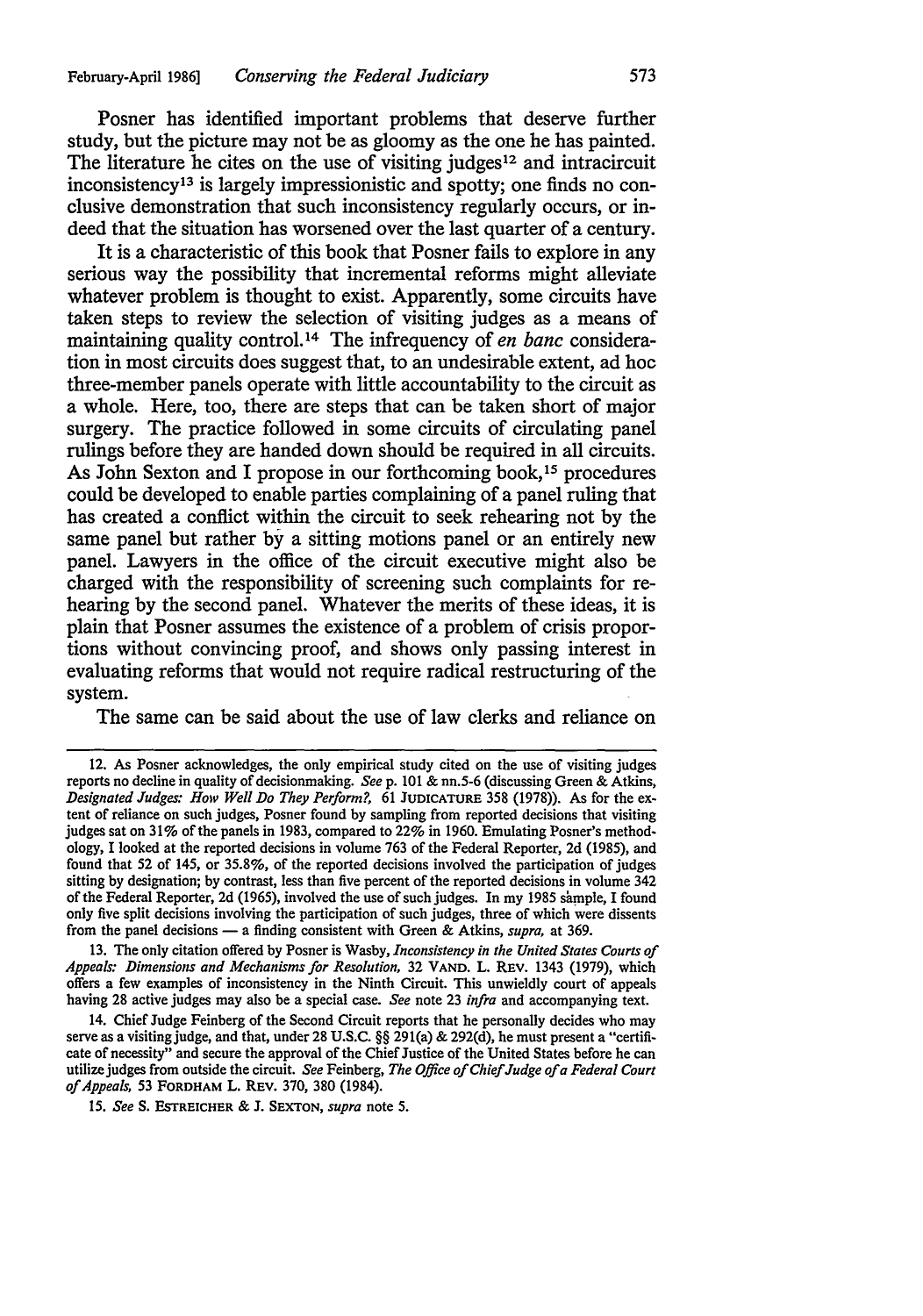unpublished opinions. Discounting for any myopia to which I may have fallen prey as a law clerk, I find unpersuasive the "judicial bureaucracy" literature16 to which Posner adverts, which equates the law clerk phenomenon with an emerging bureaucratic style of opinion writing. True, many opinions of federal judges suffer from a deadly style and surfeit of footnotes. Law clerks, typically unseasoned lawyers, are partially to blame; the availability of word processors and computerized legal research also may be culpable.

Before these stylistic problems can be ascribed to a presumably crushing workload, one must demonstrate that the situation was indeed better in earlier times, when appeals judges faced less demanding dockets. My impressionistic sense of the opinions in the Federal Reporter volumes of the 1950s and early 1960s is that, with relatively few exceptions, they were shorter in length but also perceptibly short of analysis and explication.

I suspect that given the usual criteria of judicial appointment, few chosen for article III status are consummate masters of the art of opinion writing. The likes of Learned Hand, Henry Friendly, and Harold Leventhal are few and far between in any era. Typically, appointees to the federal bench come from the ranks of senior partners in law firms or holders of important elective or appointive government positions, who long ago lost the knack or taste for writing first drafts and who find congenial the availability of bright, recent law graduates capable of generating editable, well-researched first drafts. Indeed, even if the federal appellate caseload were halved, one should expect no dramatic change in the style of opinions or the extent of footnoting.

The data on the extent to which cases are decided per curiam or by unpublished opinions appears somewhat more troubling.17 Here, too, Judge Posner cannot say that the present situation is terribly different

The literature on unpublished appellate opinions is extensive, critical, and largely unilluminating. *See, e.g.,* Hoffman, *Nonpublication of Federal Appellate Court Opinions,* 6 JUST. SYS. J. 405 (1981); Reynolds & Richman, *An Evaluation of Limited Publication in the United States Courts of Appeals: The Price of Reform,* 48 U. CHI. L. REV. 573 (1981) [hereinafter cited as *A11 Evaluation of Limited Publication];* Reynolds & Richman, *Limited Publication in the Fourth and Sixth Circuits,* 1979 DUKE L.J. 807; Reynolds & Richman, *The Non-Precedential Precedent* -*Limited Publication and No-Citation Rules in the United States Courts of Appeals,* 78 COLUM. L. REV. 1167 (1978).

<sup>16.</sup> *See, e.g.,* J. VINING, THE AUTHORITATIVE AND THE AUTHORITARIAN (1986); Vining, *Justice, Bureaucracy, and Legal Method,* 80 MICH. L. REV. 248 (1981).

<sup>17.</sup> Judge Harry Edwards of the D.C. Circuit reports that in the twelve months preceding June 30, 1982, 46% of the 23,760 appeals terminated in the federal courts of appeals were disposed of without oral argument or submission of briefs; and in 54% of those cases, with no statement of reasons whatsoever. See Edwards, *The Rising Workload and Perceived "Bureaucracy" of the Federal Courts: A Causation-Based Approach to the Search for Appropriate Reme*dies, 68 Iowa L. REv. 871, 894 (1983). His colleague, Judge Patricia Wald, similarly reports that in 1982, 51.2% of the D.C. Circuit's dispositions were by order or judgment accompanied by brief unpublished statements. *See* Wald, *The Problem with the Courts: Black-Robed Bureaucracy, or Collegiality Under Challenge?,* 42 Mo. L. REV. 766, 782 n.38 (1983).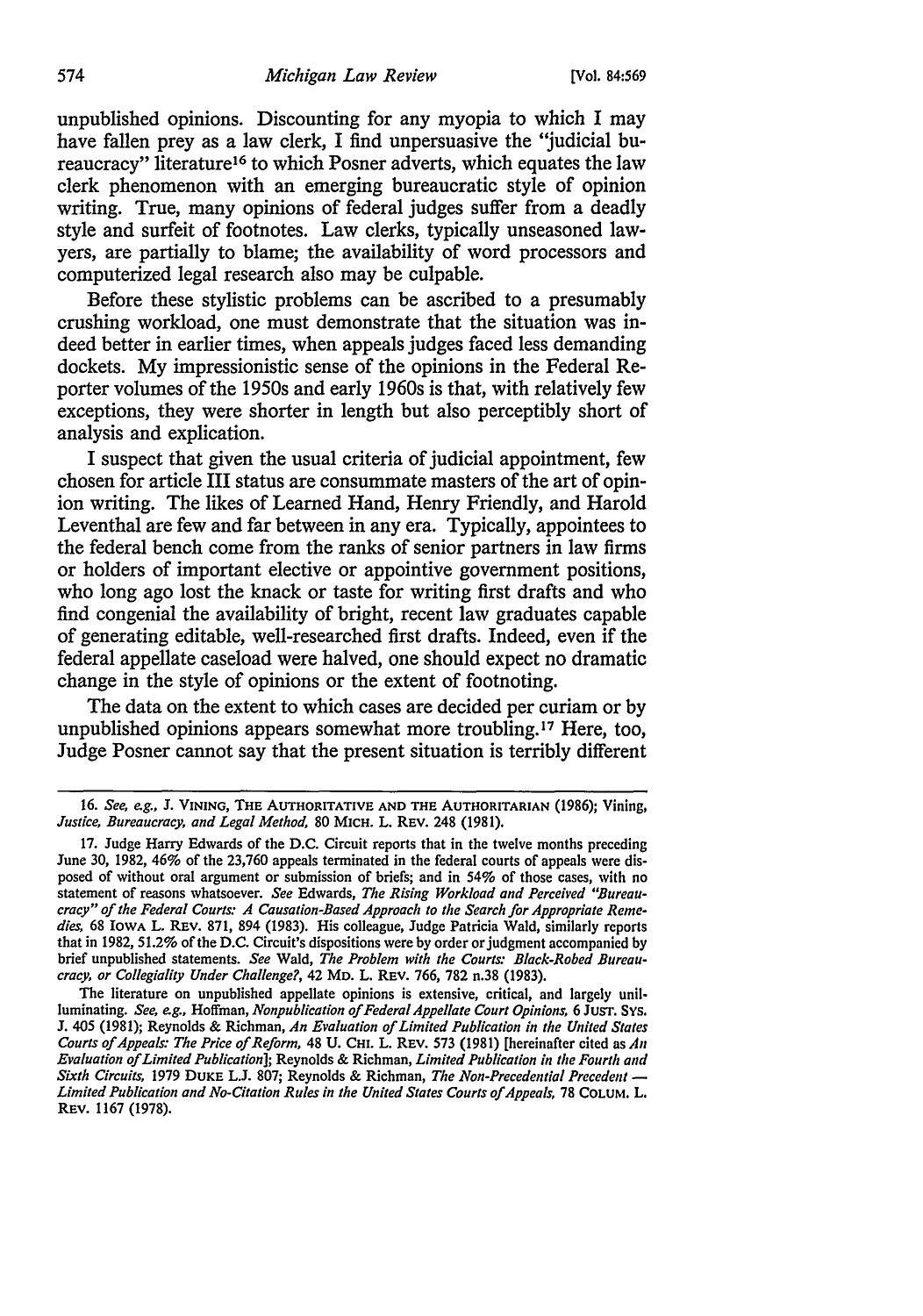sons. It was in part the desire to give the parties some statement of reasons in cases previously disposed of by unilluminating one-liners that led many of the circuits to authorize disposition by unpublished memoranda that may not serve as precedent in future cases. Judge Posner is certainly correct that some undetermined number of these cases merits a full-fledged opinion that would benefit from the accountability inherent in openly announcing law of the circuit, and that requiring publication in all cases is impossible under current (and maybe past) caseloads.

One must question, however, Posner's apparent premise that universal publication is necessarily a good thing because it will add to the existing "stock of precedents."<sup>19</sup> Other than the specious allure of the market analogy, it is not clear that publishing opinions in the overwhelming percentage of cases presently disposed of by unpublished memorandum or one-liner would be a useful expenditure of anyone's time and energy. Appeals courts decide essentially two different types of cases: one calling simply for resolution of a narrow, often fact-specific dispute of little interest to anyone other than the immediate parties; the other requiring a ruling on some unsettled point of law. For the former, a statement of reasons in the form of an unpublished memorandum that is circulated to the full court and is available to the public suffices to ensure a responsible decision; there is no useful lawdeclaration, exegetical function in requiring publication. Full-blown opinions constituting binding precedent are necessary only for the latter category of cases, where the judge's role is not only to explain the exercise of power but also guide the development of the law. Yet, neither Posner nor the authorities he cites has shown that the courts of appeals are failing to meet their responsibilities in those cases. Based on my experience as a law clerk on the D.C. Circuit in 1975-1976, I suspect that aside from plainly frivolous appeals, the lion's share of summary dispositions occurs in cases in which the issue involves the application of settled circuit law to particular facts, or in which appeals court review is only one additional check on a decision that already has been exposed to extensive, possibly multi-tiered review, as would be true of administrative agency adjudicatory proceedings.20

<sup>18.</sup> Neither Posner nor Professors Reynolds and Richman, *supra* note 17, attempt such a comparison.

<sup>19.</sup> *See, e.g.,* pp. 125-26.

<sup>20.</sup> *See* Leventhal, *supra* note 9, at 441 ("Summary dispositions without printed opinions, which account for over half of our court's disposition after consideration, may be used wisely and properly. They expedite the process and help delay the swelling of law libraries. . . . It bears repetition that summary dispositions, preferably with some citation or indication of reasons, for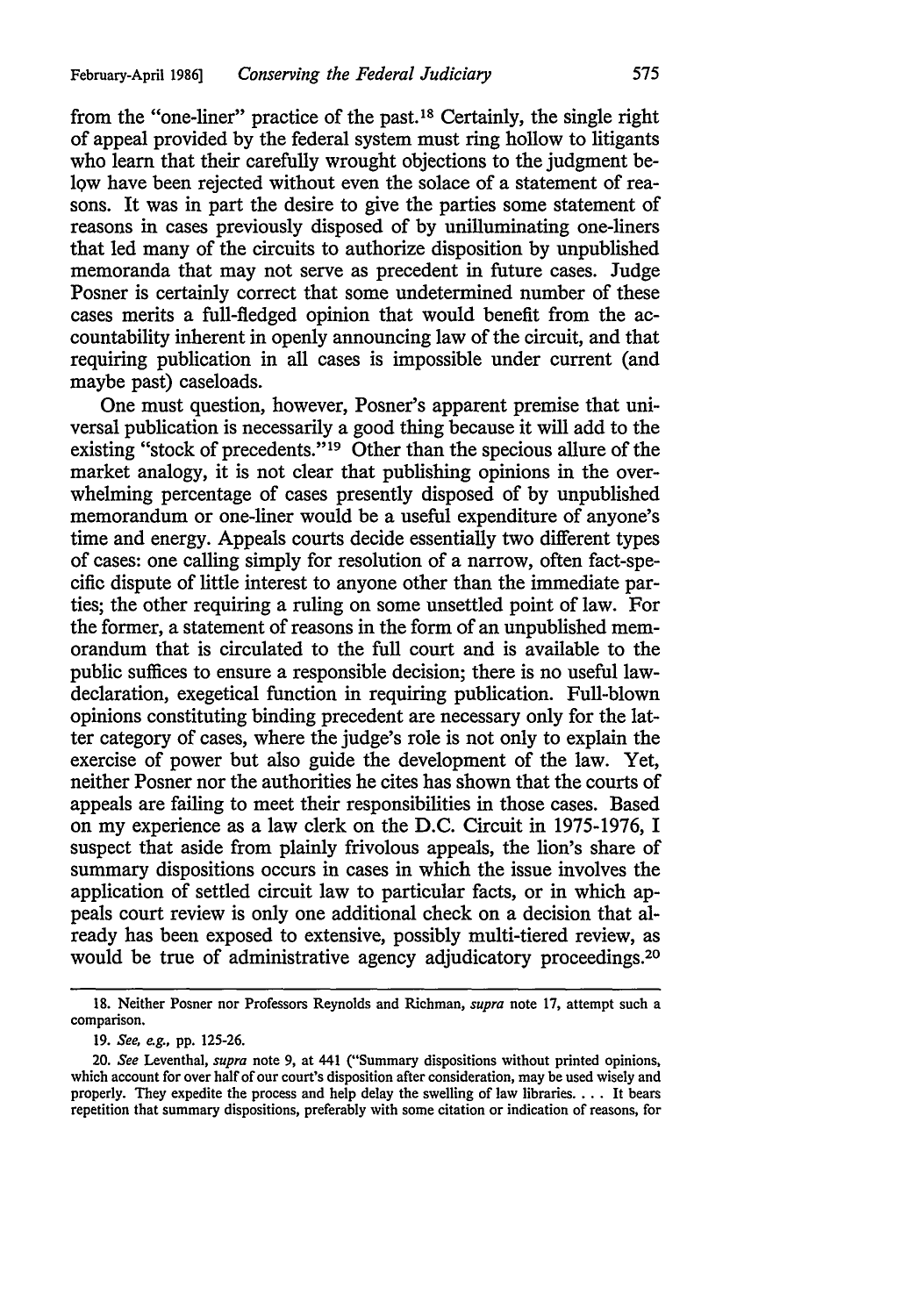Moreover, it remains to be demonstrated that even if there were time to write published opinions in all cases, more decisional law in such cases would necessarily promote predictability or doctrinal coherence. Indeed, the converse may be true, for more opinions may create new points of divergence and yet additional pleas for harmonization. This may be a situation in which, contrary to Posner's usual microeconomic assumptions, there is a law of diminishing returns: more is not necessarily better.

The fifth chapter, entitled "Palliatives," rounds out the portrait of a system in crisis. Here, Judge Posner offers a number of interesting suggestions — experimentation with modest district court filing fees and imposing attorneys' fees on losing parties — as well as the old standby, abolition or limitation of diversity jurisdiction (by raising the amount-in-controversy requirement to \$50,000 and restricting federalcourt access to nonresidents of the forum state).21 But as these measures can at best provide only modest relief, he goes on to evaluate proposals for more fundamental change. Specialized federal courts of appeals offer the promise of diverting cases away from the circuit courts. Except for areas of limited public controversy such as tax law, Posner argues that they are distinctly less desirable than courts staffed by generalist judges, who are likely to be more faithful to the original spirit of the laws and less likely to be the captive of interest groups ascendant at a particular time. It would be better, he urges, to strengthen the appellate process within the agencies themselves.<sup>22</sup> As for proposals for a national court of appeals, which conceivably might

21. Apparently, diversity cases are relatively time-consuming and difficult to process on the district-court level, but they represent relatively easy cases to dispose of on appeal, usually without need of a published opinion. Hence, Posner suggests, eliminating diversity jurisdiction would cut 20% of the district courts' caseload, but "might have a smaller impact on the workload of the courts of appeals than is implied by the fact that 14 percent of the cases appealed to those courts in 1983 were diversity cases." P. 139.

22. Posner urges curtailment of federal appellate review of agency adjudications that already have been subject to internal agency review (pp. 161-62), a proposal difficult to square with his opposition to specialized federal courts of appeals (pp. 147-60) and his acknowledgment that agency review "very often is performed in so perfunctory and unconvincing a manner that the review has little credibility with many federal judges and has to be repeated by them." P. 161. The integrity of agency adjudications, in my view, depends on the existence of federal court oversight, even if this rarely results in published opinions. Judge Friendly's more limited 1973 proposal preserved "one judicial look at the action of a disinterested governmental agency." He recommended that where review of agency action lies in the district court and the district court has affirmed, further review by the court of appeals would be possible only by leave of that court. *See* H. FRIENDLY, *supra* note 6, at 176.

the bulk of cases infers that opinion time can be devoted to cases that really require extended reflection and analysis.").

Even Reynolds and Richman, though critics of limited publication, "discovered no widespread 'hiding' of law-declaring opinions": "Although nonpublication of law-declaring opinions does occur, our review of the opinions in our sample has convinced us that it is not a major problem with limited publication. The handful of examples we discovered constituted less than 1% of the nearly 900 opinions in our sample." *See* Reynolds & Richman, *An Evaluation of Limited Publication, supra* note 17, at 608, 609.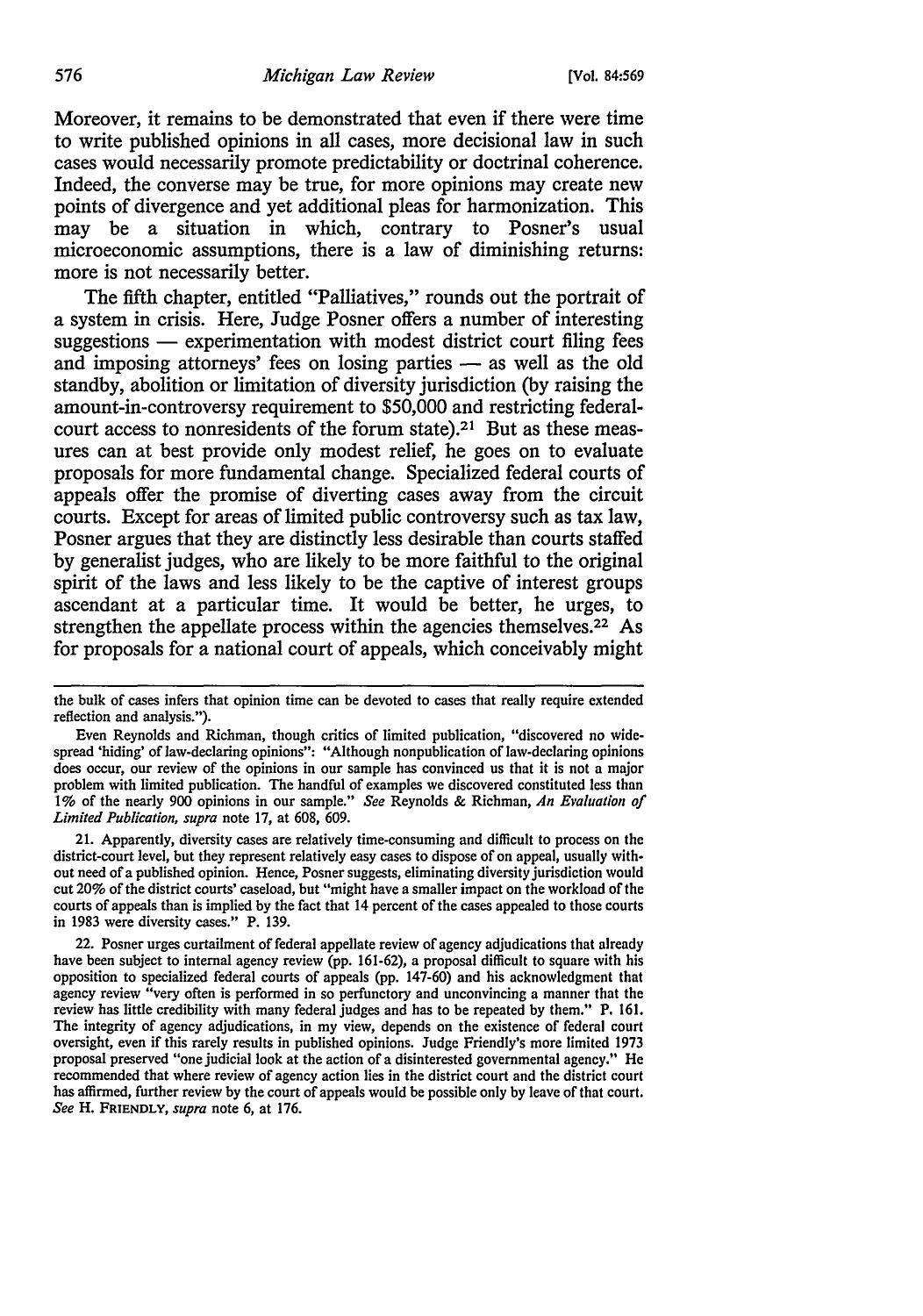provide a means of supervising ad hoc circuit panels and promoting greater uniformity of federal law, we are told that this cure for intercircuit conflicts would not itself stem the flood of appellate cases, and would, moreover, eliminate desirable competition among the circuits in the formulation of rules of national law (pp. 162-66).

#### II. PROPOSALS FOR THE CIRCUITS IN CRISIS

Having demonstrated the crisis and exposed conventional reforms as "palliatives," Judge Posner opens his sixth chapter:

The difficulty of solving the federal courts' caseload problems by the measures considered in the last chapter invites a different kind of ap $proach \ldots$  - a more general reconsideration of the federal judicial process. Of course, such reconsideration may have value apart from its contribution to alleviating the caseload crisis; but the crisis gives this kind of fundamental analysis an urgency it would otherwise lack. [p. 169]

What unifies the proposals Posner is willing to take up as part of this "more general reconsideration" (apart from some useful suggestions in Chapter Eight for promoting a greater sense of institutional responsibility among circuit judges) is that they involve either reducing the role of federal courts in administering federal law or reducing the role of federal law.

Caseload reduction is a rather odd basis for a radical redistribution of the respective roles of federal and state courts or for major changes in federal substantive law. Such measures would seem weakly justified by caseload considerations alone. At the very least, one would require a more powerful demonstration of the existence of a crisis than Posner has ventured to offer. Even then, as Owen Fiss has asked, if the system is really in danger of overload, is it not the better course to add circuit judges (and, possibly, split up further the existing circuits in order to facilitate rehearing by the *en bane* court)?23 Would, say, a doubling of the existing circuit judgeships so cheapen the coin<sup>24</sup> that men and women of distinction would not be attracted to the federal bench?

Even on its own terms, Judge Posner's "more general reconsideration" offers little, if any, caseload relief. In Chapter Six, he subjects virtually all of federal law to an "economic federalism" test. He finds

<sup>23.</sup> *See* Fiss, *The Bureaucratization of the Judiciary,* 92 YALE L.J. 1442, 1463-64 (1983) (increasing the number of judges may dilute institutional responsibility but preserves individual responsibility for decisionmaking); H. FRIENDLY, *supra* note 6, at 41 & n.131 (arguments against single-state circuits are not particularly compelling, for the chief virtue is political not geographic diversity).

<sup>24.</sup> This is Justice Rehnquist's metaphor. *See* Rehnquist, Are the True Old Times Dead? (Mac Swinford Lecture at the University of Kentucky, Sept. 23, 1982), *cited in* Ginsburg, *Reflections on the Independence, Good Behavior, and Workload of Federal Judges,* 55 U. COLO. L. REV. 1, 10-11 (1983).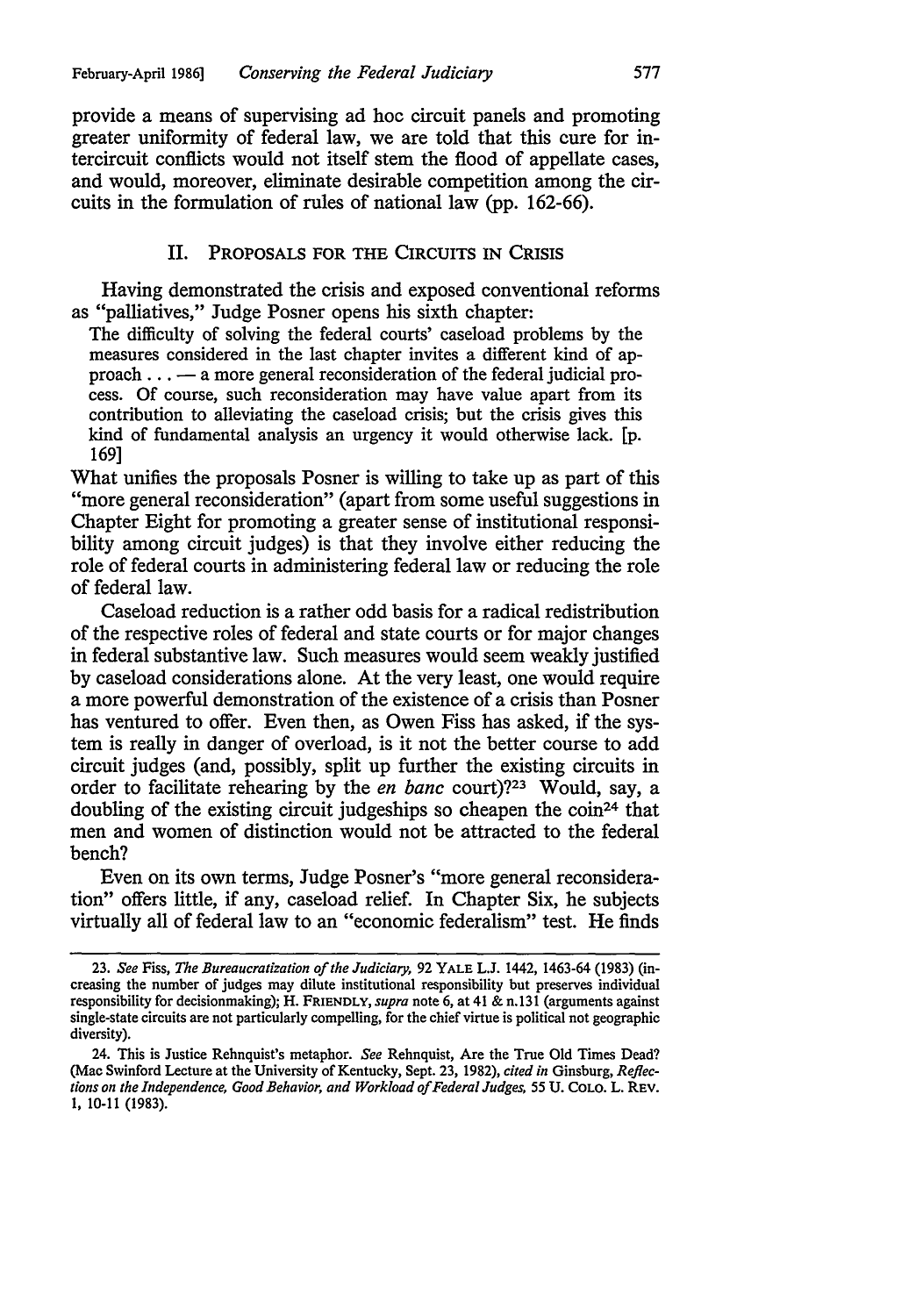that federalization of the law has occurred  $-$  in areas such as bank fraud and civil rights - despite the absence of any danger of states discriminating against nonresidents or otherwise imposing not fully internalized costs on out-of-state actors — what Posner calls "interstate spillovers" or "externalities." Applying a similar test for determining whether the federal courts have to be involved in the enforcement of federal law, he finds that state courts can be relied upon to enforce vigorously federal concerns having counterparts in familiar common law concepts (e.g., federal fraud crimes), federal rules that seek to ferret out innocence in criminal prosecutions, and federal norms that protect the civil rights of individuals who enjoy competitive access to the state political system (e.g., procedural due process claims by state employees and age discrimination suits). Yet, even "[i]f the theory were applied rigorously, perhaps 20 percent of the federal district courts' cases, and 21 percent of the courts of appeals' cases, would be reassigned to the state courts. The resulting relief of federal caseload pressures, though welcome, would only postpone the ultimate crisis a few years" (p. 189). Moreover, Posner acknowledges, a rigorous application of "economic federalism" might even argue for expansion of federal responsibility over certain areas now left wholly to the states, such as product liability suits against interstate manufacturers and distributors.

There are additional problems with the "economic federalism" approach. One is the obvious difficulty of any reform proposal that spells relief for the federal courts at the expense of state courts which face even more demanding dockets.25 Posner's answer is candidly elitist: any accretion to state dockets will not detract significantly from the quality of decisionmaking by state courts because (i) state systems are larger and can absorb these additional federal cases, and (ii) "attending to the quality of the federal court system is a more urgent priority than attending to the quality of the state systems — which anyway is something that only the states can do effectively" (pp. 134- 35).

On the doubtful assumption that state courts would not be terribly burdened by the proposed reallocation of responsibility, Posner slights some of the other important reasons for making federal courts principally responsible for the enforcement of federal laws. Federal rights necessarily displace state regulation and, certainly with respect to the civil rights statutes which Posner identifies as prime candidates for diversion to the state courts, they impose norms that may be politically unpopular in the locality or that impose costs on actors  $-$  such as private businesses or state governments  $-$  who may be particularly

<sup>25.</sup> See, e.g., Meyer, Justice, Bureaucracy, Structure, and Simplification, 42 MD. L. REV. 659, 674-75 (1983) (abolition of federal diversity jurisdiction should be accompanied by corresponding tradeoff limiting state responsibility for enforcement of federal rights).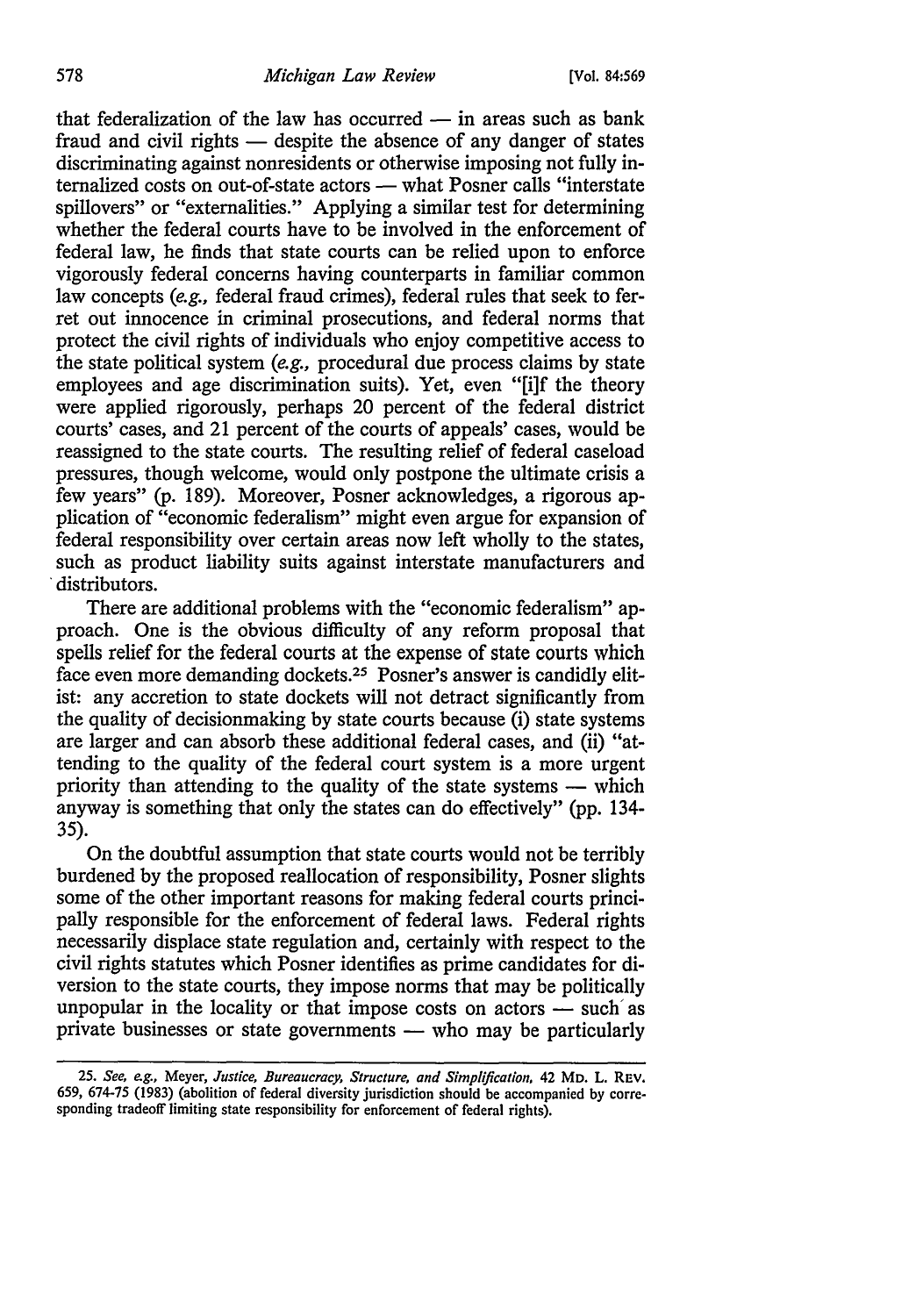influential in the area. Federal courts staffed by individuals enjoying lifetime tenure are inevitably going to be more receptive to the assertion of claims based on such rights. Federal courts are also more likely to be familiar with federal law, conditioned to viewing federal law as a unitary system, and hence more attentive to pronouncements in other circuits. Indeed, adoption of Posner's approach would create considerable pressure on the Supreme Court to police actively the administration of federal law in state courts, diverting it from its more central lawmaking function — perhaps ultimately requiring a national court of appeals, which Posner opposes.

The coda to Chapter Six ("Federalism and Substantive Due Process") and all of Chapter Seven give us Posner's views on reducing the role of federal courts in constitutional adjudication. The theme here is ·''judicial self-restraint": in cases of "open texture," where the available decisional materials yield no "right answer," the judge who truly believes in self-restraint will defer to the decisions of the politically accountable branches. Posner never clearly comes out and says that judicial self-restraint, so understood, is always the right approach, and thus never really mounts a defense of it. Indeed, he seems somewhat ambivalent, arguing at times that "judicial self-restraint is a contingent, a time-and-place-bound, rather than an absolute good" (p. 211); arguments based on the undemocratic character of the judiciary do not justify deference; and, indeed, "restraint is only one factor in responsible judicial decision making" (p. 220), for truly great judges like Oliver Wendell Holmes showed greatness in their responsiveness to "the big ideas" of their time (p. 222).

It is difficult to come away with very much from this discussion, other than a definitional advance over more traditional views of "selfrestraint" that were premised on respect for stare decisis and notions of strict constructionism. As a theory for what courts should do in hard cases, it is incomplete and, in its present form, unpersuasive. Posner concedes that the framers of the Constitution wanted "a nondemocratic branch" to police the democratic legislature (pp. 212- 13), that the Constitution contains several openly textured provisions which require judges to exercise discretion rather than decide cases "simply by reference to the will of others" (pp. 206-07), and that other reasons conventionally given for deference, flowing from considerations of institutional competence, carry little weight. Yet, Posner never really tells us why self-restraint in his separation-of-powers sense is the preferred approach, save where judges are permitted to bring wayward legislatures and executives into conformity with the "big ideas" of the age. The reason cannot be political conservatism in the usual sense, for, as exemplified by the writings of his former colleague, Richard Epstein, a political agenda would argue for activist enforce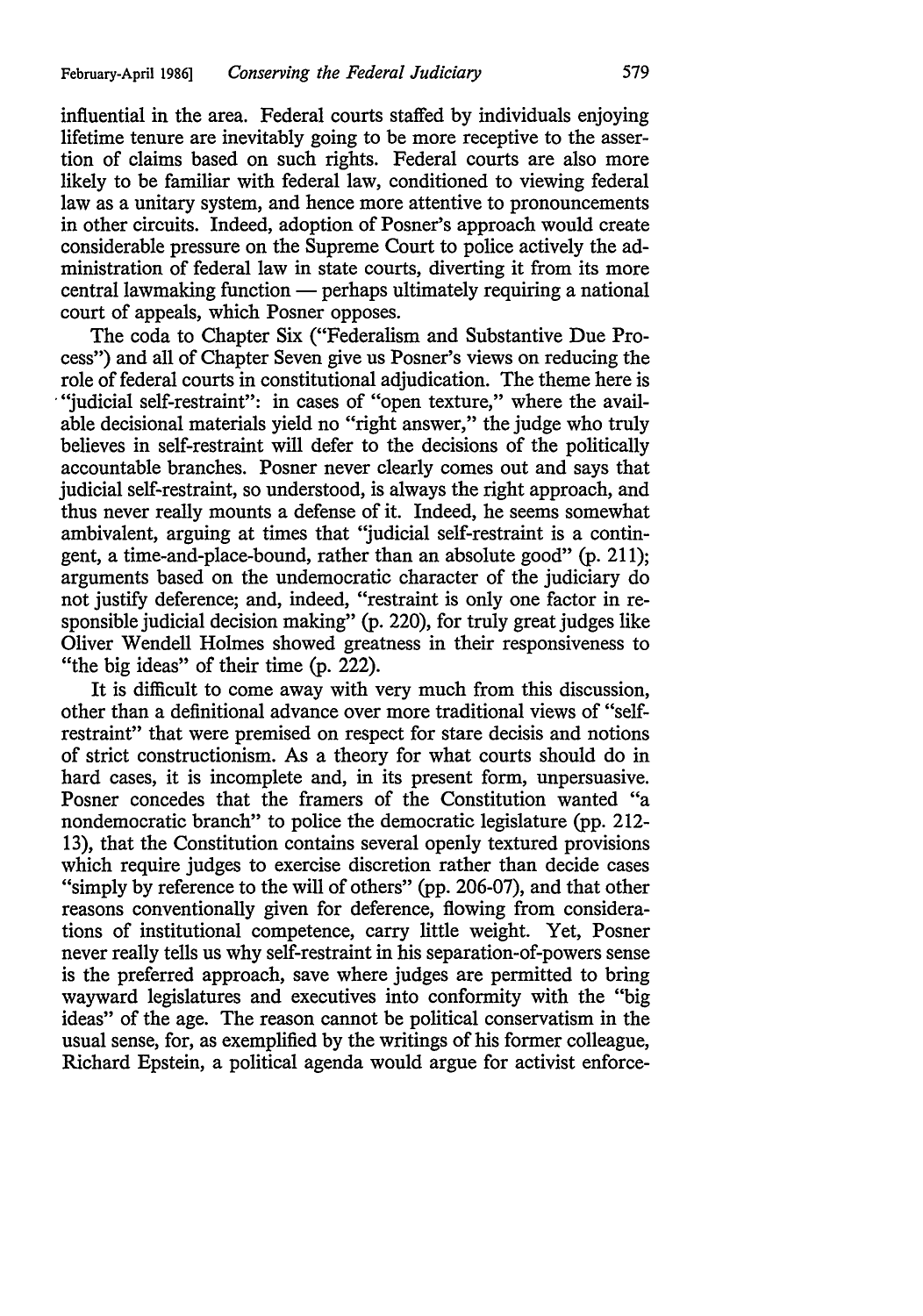ment of particular norms.26

I suspect — and it is only a suspicion, for Judge Posner does not come and say it in so many words — that the caseload crisis is being offered as an unstated yet powerful additional reason for self-restraint. An overburdened federal judiciary should not make more work for itself by overriding the actions of the politically accountable branches in "open texture" cases; restraint thus not only advances separationof-powers values but also frees up the docket. If so, we are being offered a peculiarly weak argument for reading the fundamental text of our society in a particular way. We are also not likely to make much of a dent in the purported caseload crisis.

#### III. POSNER'S MUSINGS ON THE FEDERAL JUDICIAL CRAFT: THE CASE OF STATUTORY INTERPRETATION

The remainder of the book has even less to do with relieving appellate dockets. Rather, these chapters present Judge Posner's views on the proper way to read statutes and the Constitution. He assumes that his proposals have been adopted and the caseload crisis has subsided:

If the proposals advanced in Chapters 5 through 8 were adopted, we would be some way toward solving the federal court's caseload crisis; it would then be possible to move on to those problems that would exist even if the caseload pressures were no greater today than they were 25 years ago. [p. 261]

Time and space do not permit a discussion of all that is interesting in these concluding chapters. My focus will be on Posner's view of the judge in statutory cases.

On one level, Posner adopts an "interest-group" conception of the legislative process, similar to that of his colleague Frank Easterbrook. 27 He is quite skeptical of the ability or desire of legislators to promote the public interest, other than as a serendipitous by-product of political logrolling. Departing from the Pound-Landis schoo1,2s he states that courts are wise not to reason from one statute to another, "if a realistic view of the legislative process is taken" (p. 268); that resort to legislative history should go no further than statements of the sponsors' intentions; and that generally private rights of action should not be judicially implied, for often the legislative compromise involves

<sup>26.</sup> See, e.g., R.A. EPSTEIN, TAKINGS: PRIVATE PROPERTY AND THE POWER OF EMINENT DOMAIN (1985); *see also* B.H. SIEGAN, ECONOMIC LIBERTIES AND THE CONSTITUTION (1980).

<sup>27.</sup> *See* Easterbrook, *Foreword: The Court and the Economic System,* 98 HARV. L. REV. 4 (1984); Easterbrook, *Statutes' Domains,* 50 U. CHI. L. REV. 533 (1983). Easterbrook's writings are much influenced by the work of George Stigler. *See* G. STIGLER, THE CITIZEN AND THE STATE: EssAYS ON REGULATION (1975); Stigler, *The Theory of Economic Regulation,* 2 BELL J. EcON. & MGMT. SCI. 3 (1971).

<sup>28.</sup> *See* Landis, *Statutes and the Sources of Law,* in HARVARD LEGAL EssAYS 213 (1934); Landis, *A Note on "Statutory Interpretation,"* 43 HARV. L. REV. 886 (1930); Pound, *Common Law and Legislation,* 21 HARV. L. REV. 383 (1908).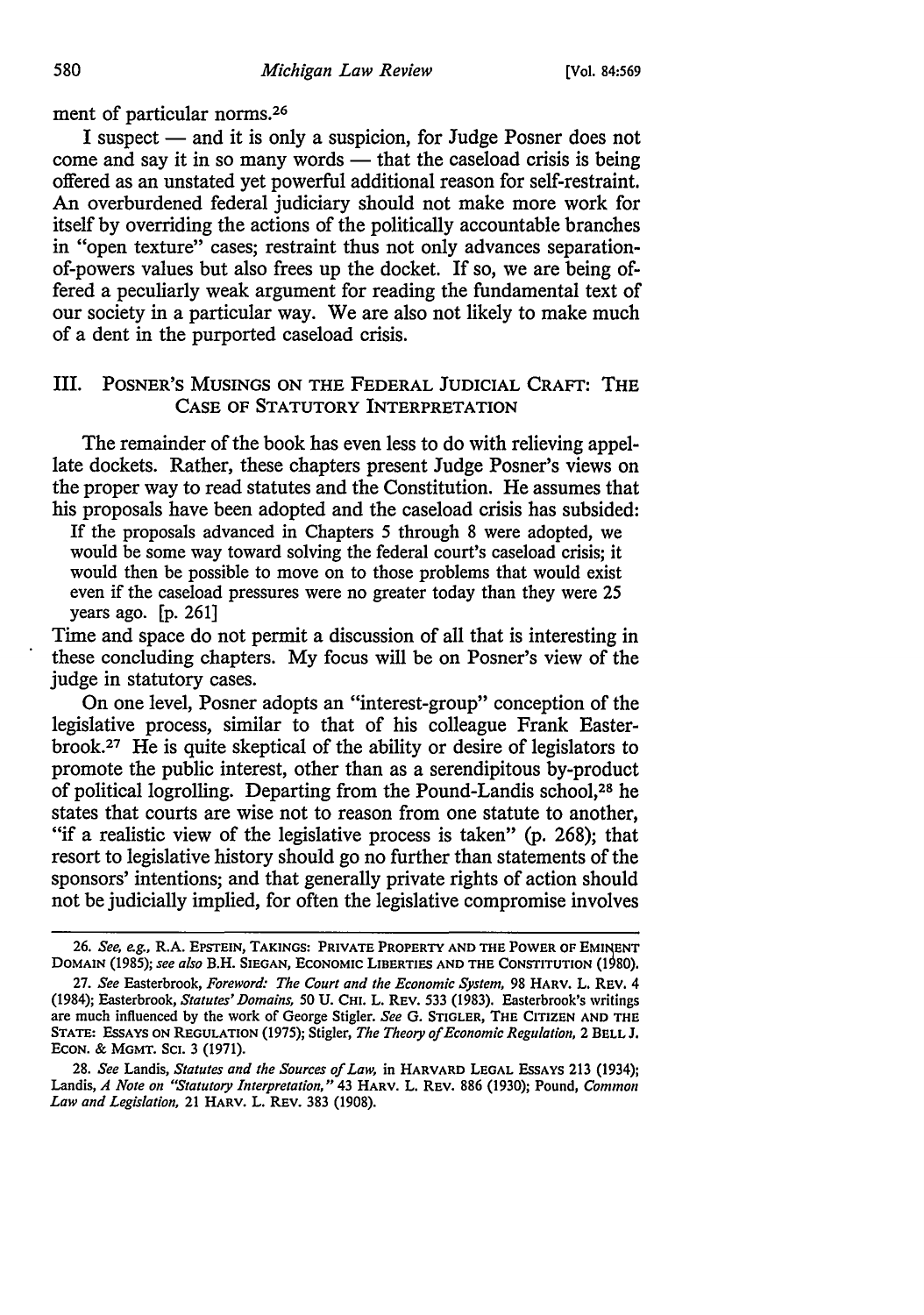the deliberate creation of rights without effective enforcement mechanisms. In a particularly effective discussion, he urges disregard of many of the conventional canons of construction, because they impute an unrealistic rationality to the legislative process. Like Easterbrook's writings, this approach supports strict constructionism for statutes. As the product of legislatures is no more than compromises between competing interest groups, the job of the courts is simply to implement the deal that was struck and to go no further.

Posner's views, on further reflection, appear to be more textured, more sophisticated than Easterbrook's. In categorizing statutes, he is willing to find that statutes might be directed to the "public interest" not only in the economic sense but also "in terms of some widely-held conception of the just distribution of wealth" (p. 265), as in the case of progressive taxation; and some statutes of the "public sentiment" variety may ultimately be found in the public interest but cannot now "be justified on economic or conventional equity grounds, but perhaps only because not enough is known about [their] consequences" (p. 266).

More significantly, in offering his alternative to interpretation based on canons of construction, Posner seems to be suggesting something akin to the Hart-Sacks Legal Process school.<sup>29</sup> The first stage for Posner is "the method of imaginative reconstruction": "the judge should try to put himself in the shoes of the enacting legislators and figure out how they would have wanted the statute applied to the case before him" (pp. 286-87). If this method fails to yield a clear answer, the second stage asks the judge to come up with "the most reasonable result in the case at hand  $-$  always bearing in mind that what seems reasonable to the judge may not have seemed reasonable to the legislators, and that it is their conception of reasonableness, to the extent known, rather than the judge's, that should guide decision" (p. 287). Despite the "obvious affinities" between his methodology and the Hart-Sacks "attribution of purpose" approach (p. 288), Posner cautions that his point of departure is to recognize the role of "interest groups, popular ignorance and prejudice" and urge the judge to follow the lines of the legislative compromise, if discernible  $-$  in short, "to implement not the purposes of one group of legislators but the compromise itself" (pp. 288-89).

Judge Posner is certainly a more muted critic of the legislative process than Professor Posner.30 His present views, though more appropriate to the judge's modest office, are difficult to square with the "interest group" model of legislation that he otherwise espouses. If statutes are no more than political logrolling, why should judges engage at all in "imaginative reconstruction"? And certainly when this

<sup>29.</sup> *See* H. Hart & A. Sacks, The Legal Process 1144-74 (1958) (unpublished).

<sup>30.</sup> *Compare* R.A. POSNER, *supra* note l, at 408-17.